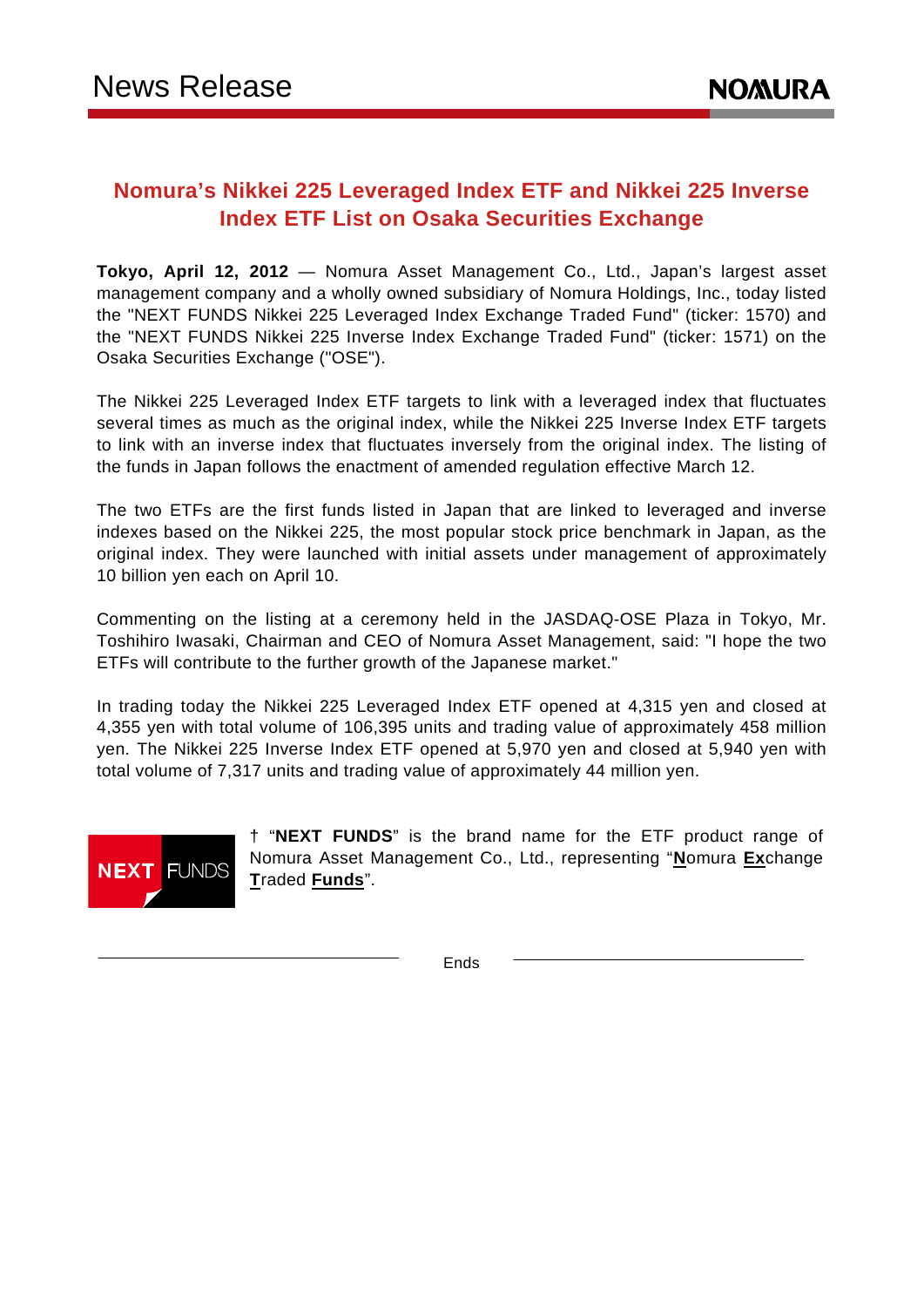# **Notes to editors:**

## **Nomura**

Nomura is a leading financial services group and the preeminent Asian-based investment bank with worldwide reach. Nomura provides a broad range of innovative solutions tailored to the specific requirements of individual, institutional, corporate and government clients through an international network in over 30 countries. Based in Tokyo and with regional headquarters in Hong Kong, London, and New York, Nomura employs over 27,000 staff worldwide. Nomura's unique understanding of Asia enables the company to make a difference for clients through three business divisions: retail, asset management, and wholesale (fixed income, equities, and investment banking). For further information about Nomura, please visit www.nomura.com.

# **Disclaimer of "Nikkei 225 Leveraged Index" and "Nikkei 225 Inverse Index"**

"Nikkei 225 Leveraged Index" and "Nikkei 225 Inverse Index" are copyrightable works calculated through such methodology as independently developed by Nikkei Inc., and Nikkei Inc. owns copyrights and any other intellectual property rights subsisting in Nikkei 225 Leveraged Index and Nikkei 225 Inverse Index, and the methodology to calculate Nikkei 225 Leveraged Index, Nikkei 225 Inverse Index and Nikkei Average, which is the basis to calculate Nikkei 225 Leveraged Index and Nikkei 225 Inverse Index.

Nikkei Inc. owns any and all rights to trademarks and any other intellectual property rights to such marks referring to "Nikkei", "Nikkei 225 Leveraged Index" or "Nikkei 225 Inverse Index".

NEXT FUNDS Nikkei 225 Leveraged Index Exchange Traded Fund and NEXT FUNDS Nikkei 225 Inverse Index Exchange Traded Fund shall be managed under the responsibilities of the relevant investment trust management companies and other participants. Nikkei Inc. shall not be liable for management of NEXT FUNDS Nikkei 225 Leveraged Index Exchange Traded Fund, NEXT FUNDS Nikkei 225 Inverse Index Exchange Traded Fund or any other transactions of beneficiary certificates.

Nikkei Inc. shall not be obligated to publish continuously Nikkei 225 Leveraged Index, Nikkei 225 Inverse Index nor Nikkei Average. Nikkei Inc. shall not be liable for any error, delay or discontinuance of publication of Nikkei 225 Leveraged Index, Nikkei 225 Inverse Index nor Nikkei Average.

Nikkei Inc. shall have the rights to make any changes in the calculation method and any other contents of Nikkei 225 Leveraged Index, Nikkei 225 Inverse Index and Nikkei Average. Nikkei Inc. shall also have the right to discontinue publishing Nikkei 225 Leveraged Index, Nikkei 225 Inverse Index and Nikkei Average.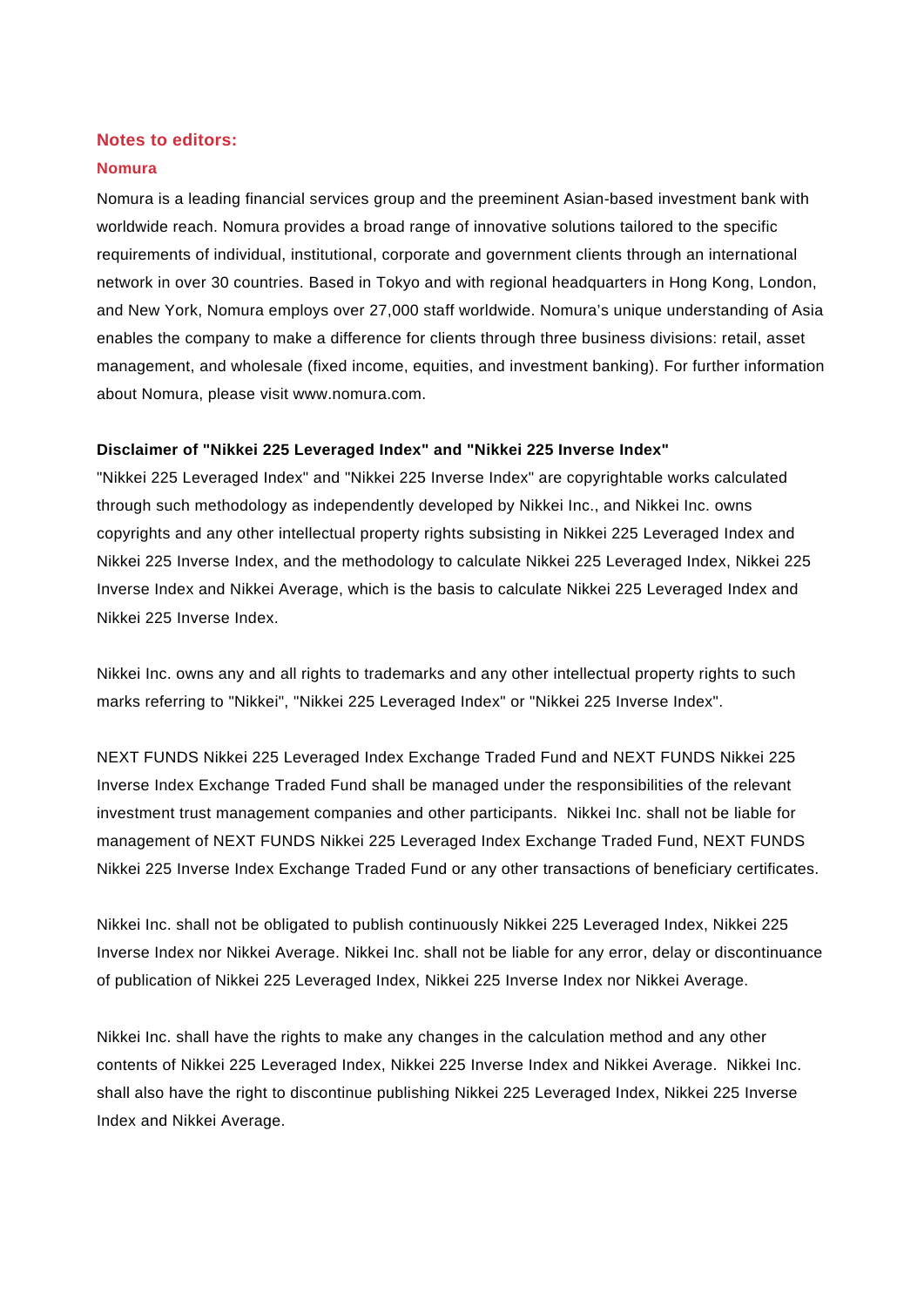## **Notice concerning Nikkei 225 Leveraged index**

The Nikkei 225 Leveraged Index is always calculated so that the rate of change of the index between two consecutive business days is twice the rate of change of the Nikkei Average over the same period. However, the rate of change of the Nikkei 225 Leveraged Index over a period for more than two business days does not generally calculate to twice the rate of change of the Nikkei Average, resulting in an unavoidable difference in calculations.

The difference between the rate of change of the Nikkei 225 Leveraged Index and twice the rate of change of the Nikkei Average over more than two business days varies depending on the path of movement of the Nikkei Average during the period and may occur in either positive or negative direction. However, in general when the price movement of the Nikkei Average repeats a rise and descent, it is more likely that the difference will occur in the negative direction. Moreover, the difference tends to become larger over longer periods.

Therefore, the NEXT FUNDS Nikkei 225 Leveraged Index Exchange Traded Fund is not generally suitable for long-term investment and is suitable for investment aimed at capturing market movements over relatively short periods.

# **Notice concerning Nikkei 225 Inverse Index**

The Nikkei 225 Inverse Index is always calculated so that the rate of change of the index between two consecutive business days is the inverse of (i.e. minus one time) the rate of change of the Nikkei Average over the same period. However, the rate of change of the Nikkei 225 Inverse Index over periods of more than two business days does not generally calculate to the inverse of (i.e. minus one time) the rate of change of the Nikkei Average in the calculation, resulting in an unavoidable difference in calculations.

The difference between the rate of change of the Nikkei 225 Inverse Index and the inverse of (i.e. minus one time) the rate of change of the Nikkei Average over more than two business days varies depending on the path of movement of the Nikkei Average during the period and may occur in either positive or negative direction. However, in general when the price movement of the Nikkei Average repeats a rise and descent, it is more likely that the difference will occur in the negative direction. Moreover, difference tends to become larger over longer periods.

Therefore, the NEXT FUNDS Nikkei 225 Inverse Index Exchange Traded Fund is not generally suitable for longterm investment and is suitable for investment aimed at capturing market movements over relatively short periods.

#### **Disclaimer of Nomura Asset Management**

The contents of this material are based on an English translation of a Japanese announcement made on April 12, 2012 by Nomura Asset Management Co., Ltd. Whilst every effort has been made to translate the Japanese document into English, the accuracy and correctness of this translation are not guaranteed, therefore please refer to the original Japanese document.

Please note that the information contained in this document is for reference purposes only and does not constitute an offer to sell or the solicitation of an offer to buy securities by Nomura Asset Management Co., Ltd. to any person in Japan and does not constitute a distribution, an offer to sell or the solicitation of an offer to buy any securities or provide any services in any jurisdiction in which such distribution or offer is not authorized.

Furthermore, none of the shares of the Fund have been or will be registered under the United States Securities Act of 1933, as amended ("1933 Act"), or under the securities laws of any state or political subdivision of the United States of America or any of its territories, possessions or other areas subject to its jurisdiction including